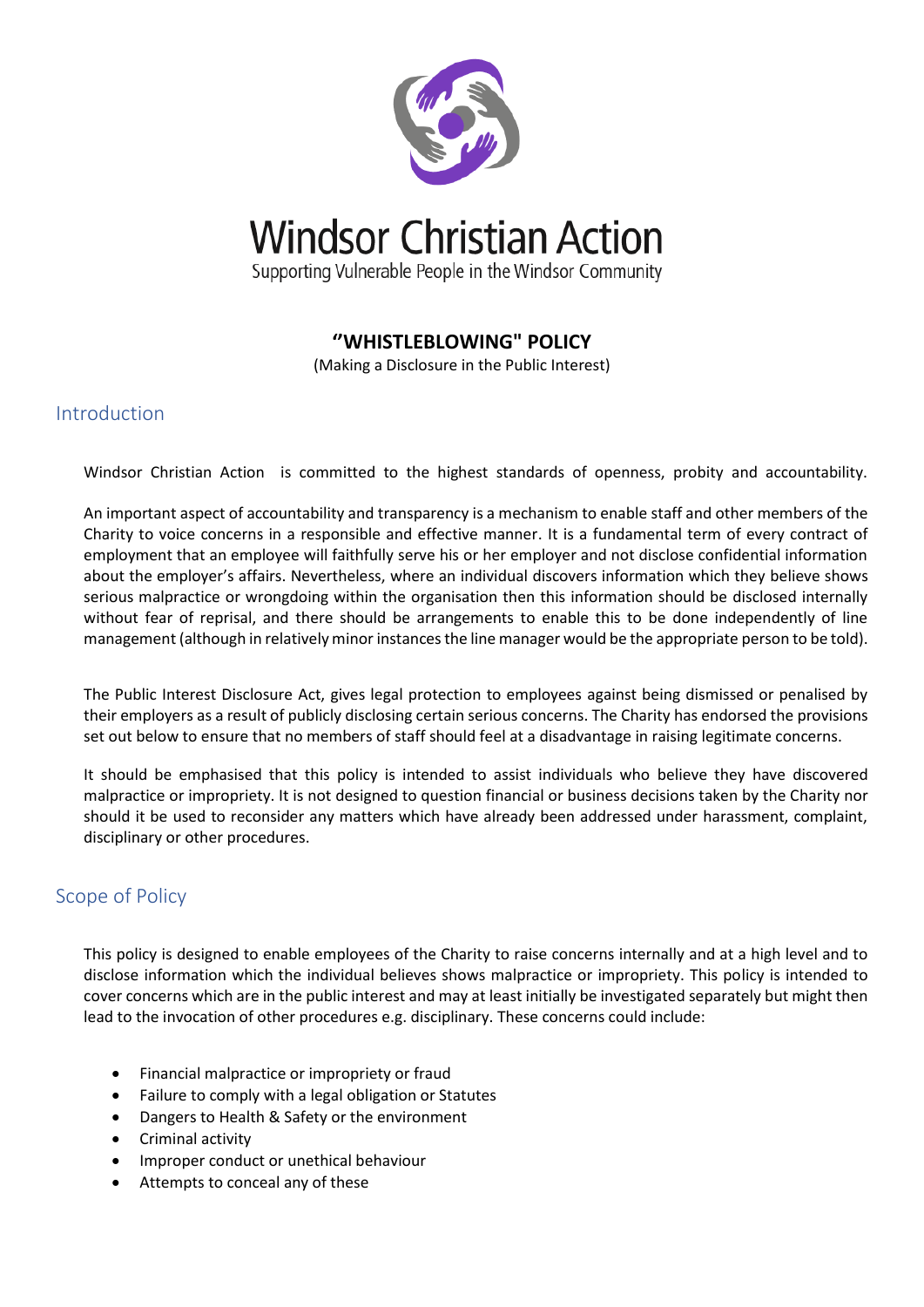# Safeguards

**Protection** - this policy is designed to offer protection to those employees of Windsor Christian Action who disclose such concerns provided the disclosure is made:

- in good faith
- in the reasonable belief of the individual making the disclosure that it tends to show malpractice or impropriety and if they make the disclosure to an appropriate person (see below). It is important to note that no protection from internal disciplinary procedures is offered to those who choose not to use the procedure. In an extreme case, malicious or wild allegations could give rise to legal action on the part of the persons complained about.

**Confidentiality** - Windsor Christian Action will treat all such disclosures in a confidential and sensitive manner. The identity of the individual making the allegation may be kept confidential so long as it does not hinder or frustrate any investigation. However, the investigation process may reveal the source of the information and the individual making the disclosure may need to provide a statement as part of the evidence required.

**Anonymous Allegations** - this policy encourages individuals to put their name to any disclosures they make. Concerns expressed anonymously are much less credible, but they may be considered at the discretion of the Charity. In exercising this discretion, the factors to be taken into account will include:

- The seriousness of the issues raised
- The credibility of the concern
- The likelihood of confirming the allegation from attributable sources

**Untrue Allegations** - If an individual makes an allegation in good faith, which is not confirmed by subsequent investigation, no action will be taken against that individual. In making a disclosure the individual should exercise due care to ensure the accuracy of the information. If, however, an individual makes malicious or vexatious allegations, and particularly if he or she persists with making them, disciplinary action may be taken against that individual.

## Procedures for Making a Disclosure

On receipt of a complaint of malpractice, the member of staff who receives and takes note of the complaint, must pass this information as soon as is reasonably possible, to the appropriate designated investigating officer as follows:

- Complaints of malpractice will be investigated by the appropriate staff member unless the complaint is against the staff member or is in any way related to the actions of the staff member. In such cases, the complaint should be passed to the Chair of Trustees for referral.
- In the case of a complaint, which is any way connected with but not against the staff member the Chair of Trustees will nominate a Trustee or external party to act as the alternative investigating officer.
- Complaints against the manager of any of the WCA's four Projects should be passed to the Chair of Trustees who will nominate an appropriate internal / external investigating officer.
- The complainant has the right to bypass the line management structure and take their complaint direct to the Chair of Trustees. The Chair of Trustees has the right to refer the complaint back to management if it is felt that the management without any conflict of interest can more appropriately investigate the complaint.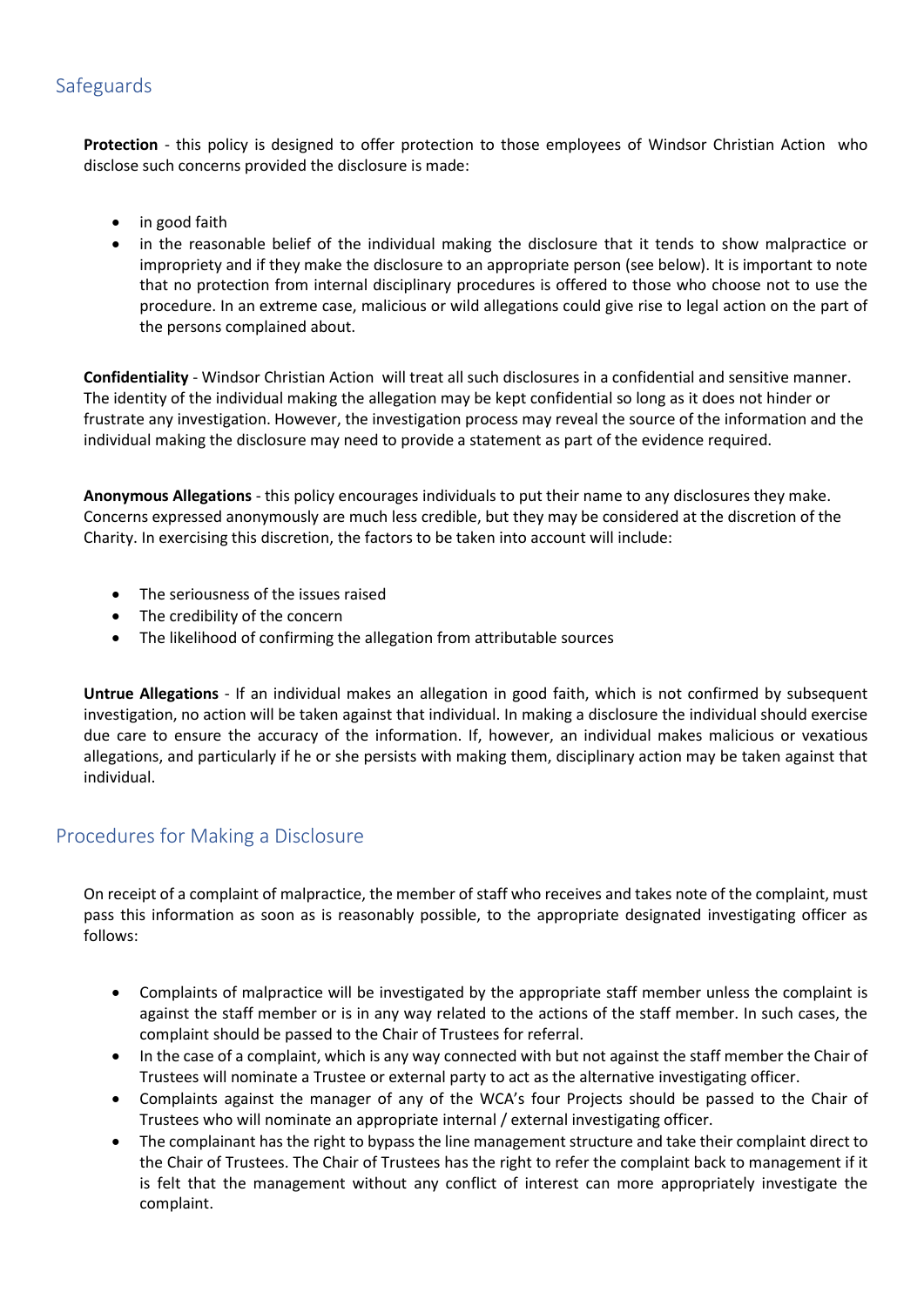Should none of the above routes be suitable or acceptable to the complainant, then the complainant may approach the Trustee who is designated to the Project staff member in question. This Trustee can heat the complainant's complaint and take advice, if necessary, before advising the complainant on the implications of the legislation and the possible internal and external avenues of complaint open to them:

If there is evidence of criminal activity then the investigating officer should inform the police. The Charity will ensure that any internal investigation does not hinder a formal police investigation.

#### **Timescales**

Due to the varied nature of these sorts of complaints, which may involve internal / external investigators and / or the police, it is not possible to lay down precise timescales for such investigations. The investigating officer should ensure that the investigations are undertaken as quickly as possible without affecting the quality and depth of those investigations.

The investigating officer, should as soon as practically possible, send a written acknowledgement of the concern to the complainant and thereafter report back to them in writing the outcome of the investigation and on the action that is proposed. If the investigation is a prolonged one, the investigating officer should keep the complainant informed, in writing, as to the progress of the investigation and as to when it is likely to be concluded.

All responses to the complainant should be in writing and sent to their home address marked "confidential".

## Investigating Procedure

The investigating officer should follow these steps:

- Full details and clarifications of the complaint should be obtained.
- The investigating officer should inform the member of staff against whom the complaint is made as soon as is practically possible. The member of staff will be informed of their right to be accompanied by a trade union or work colleague at any future interview or hearing held under the provision of these procedures. At the discretion of the investigating officer and dependant on the circumstances of the complaint an alternative representative may be allowed e.g. the individual's legal representative.
- The investigating officer should consider the involvement of the Charity auditors and the Police at this stage and should consult with the Chair of Trustees, if appropriate.
- The allegations should be fully investigated by the investigating officer with the assistance where appropriate, of other individuals / bodies.
- A judgement concerning the complaint and validity of the complaint will be made by the investigating officer. This judgement will be detailed in a written report containing the findings of the investigations and reasons for the judgement. The report will be passed to the Chair of Trustees.
- The Chair of Trustees will decide what action to take. If the complaint is shown to be justified, then the disciplinary or other appropriate Charity procedures will be invoked.
- The complainant should be kept informed of the progress of the investigations and of the final outcome.
- If appropriate, a copy of the outcome will be used to enable a review of Charity procedures.

If the complainant is not satisfied that their concern is being properly dealt with by the investigating officer, they have the right to raise it in confidence with the Chair of Trustees, or one of the designated persons described above.